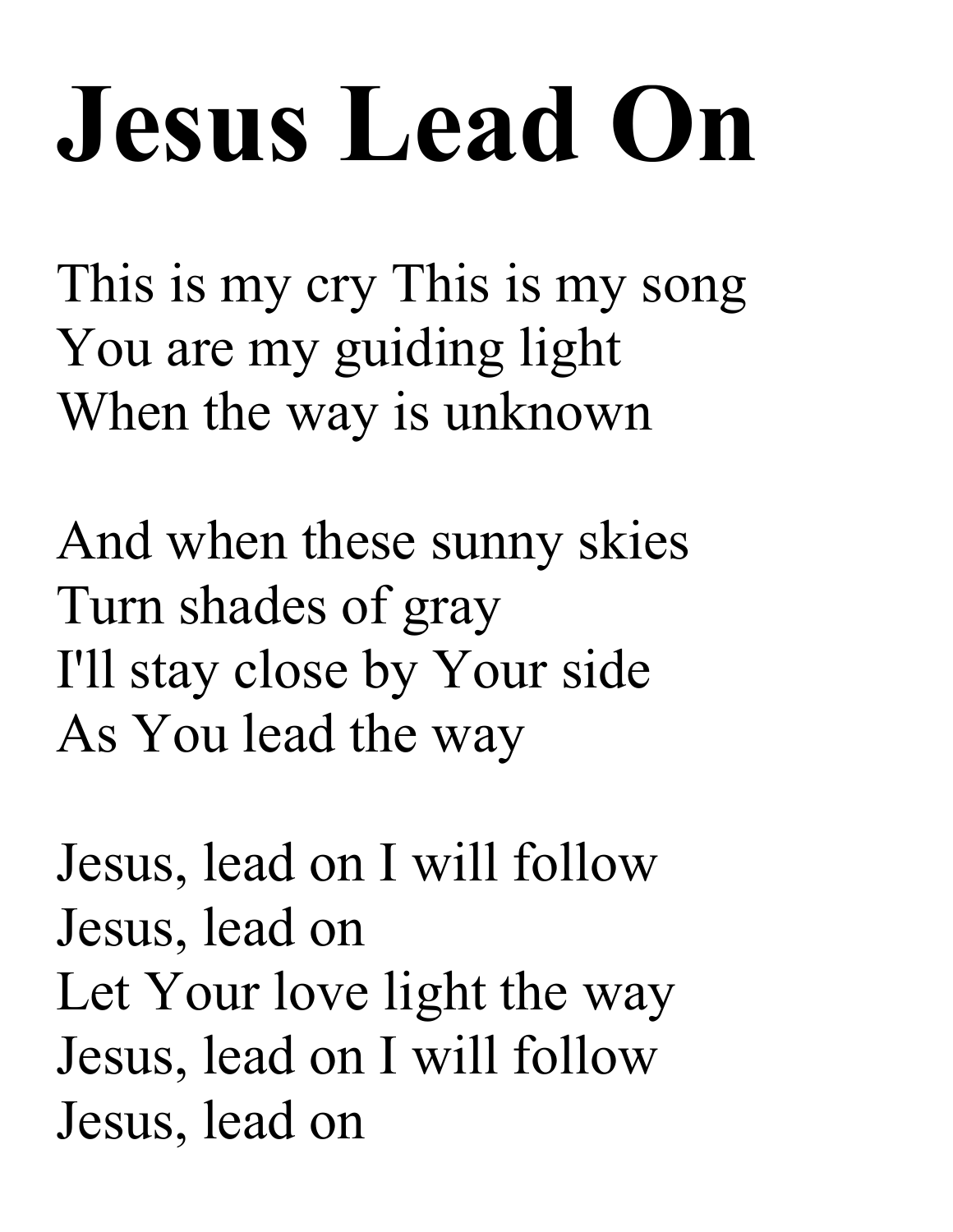Hear now this cry Hear now this song You are the guiding light For this journey I'm on

And when my vision is clouded By the wind and the rain I'll stay close by Your side As You lead the way

Jesus, lead on I will follow Jesus, lead on Let Your love light the way Jesus, lead on I will follow Jesus, lead on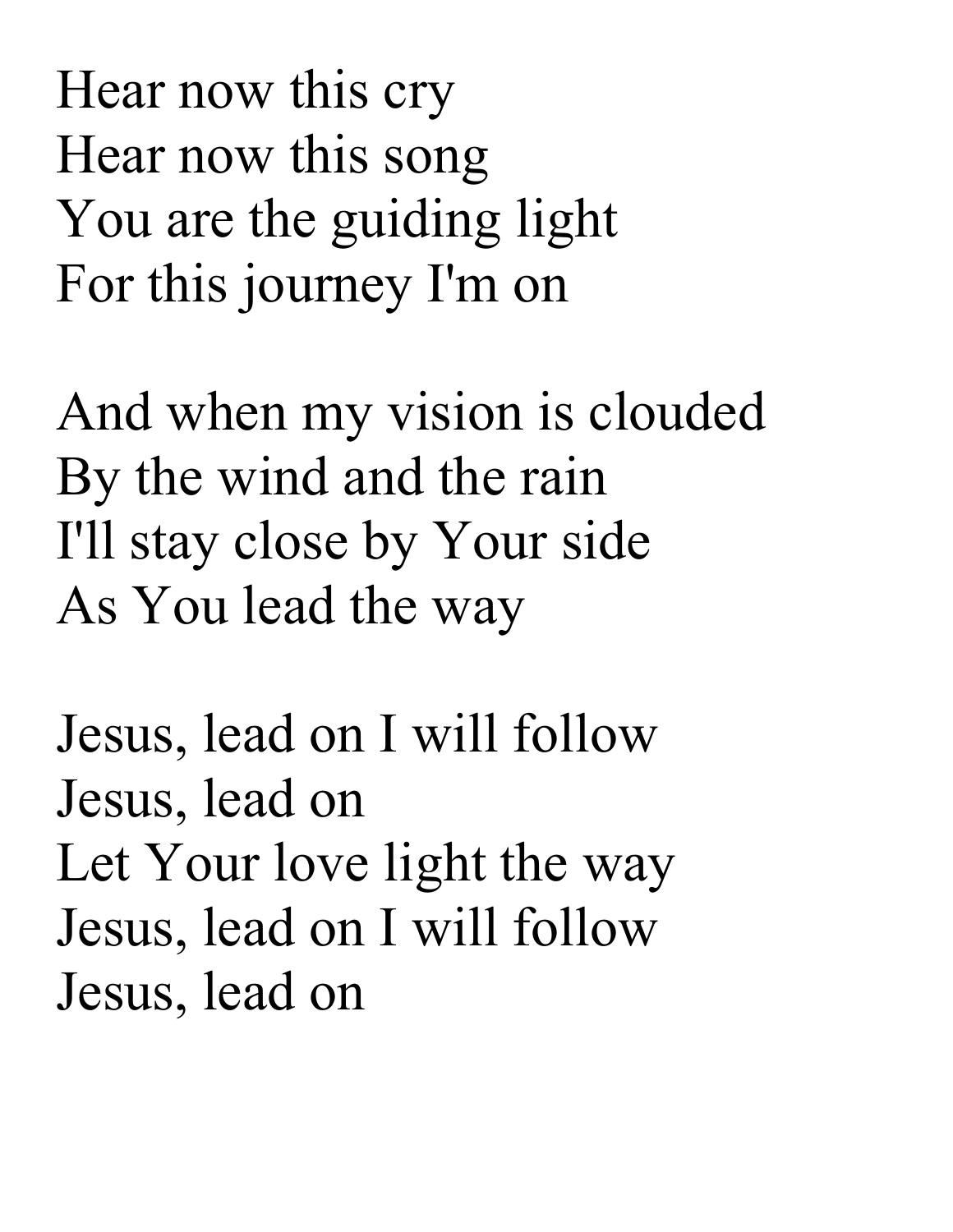Lead me on Lead me on Lead me on I will follow

Lead me on Lead me on Lead me on I will follow

Jesus, lead on I will follow Jesus, lead on Let Your love light the way Jesus, lead on I will follow Jesus, lead on

Jesus, lead on I will follow Jesus, lead on Let Your love light the way Jesus, lead on I will follow Jesus, lead on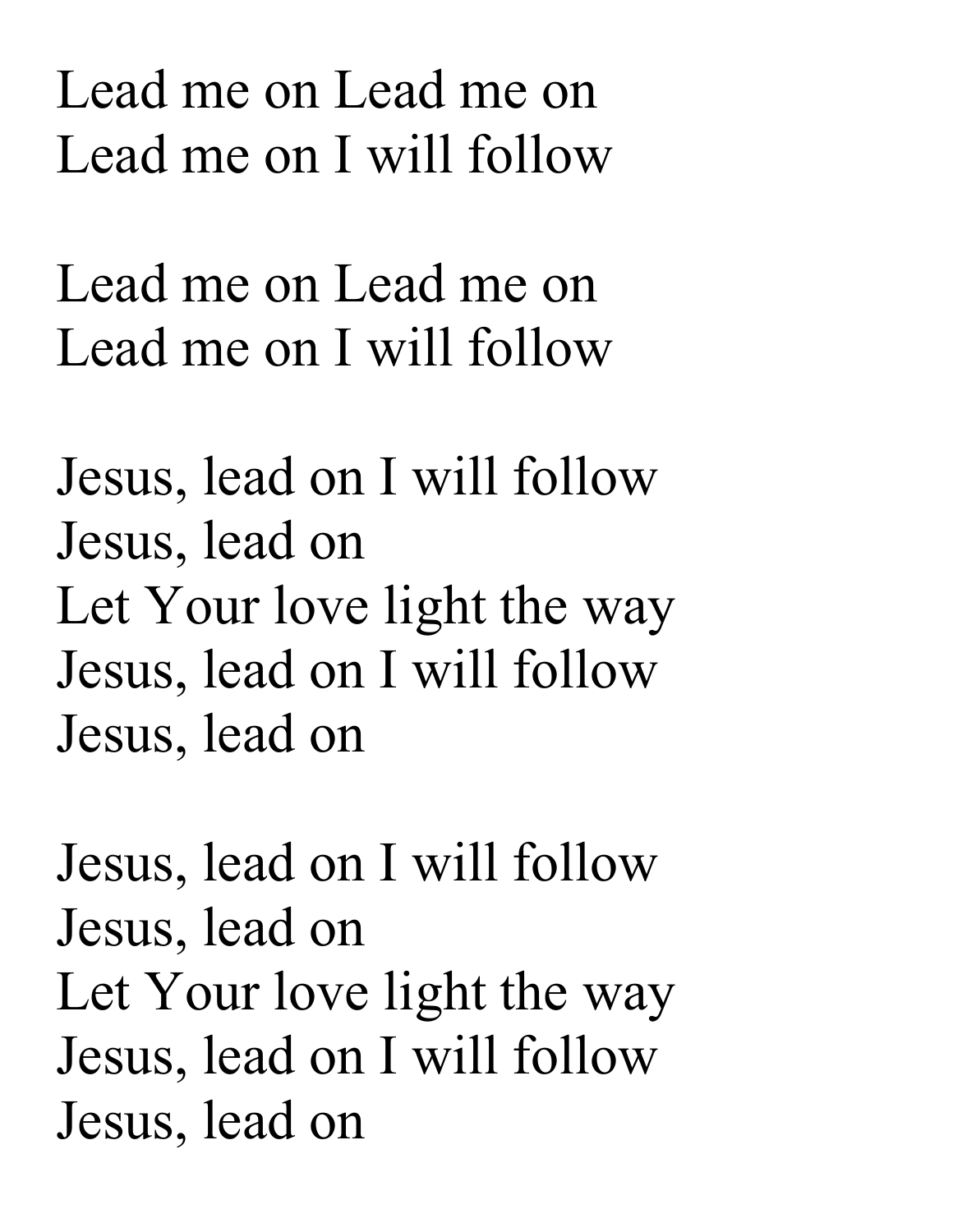## Mighty To Save

Everyone needs compassion Love that's never failing Let mercy fall on me Everyone needs forgiveness The kindness of a Savior The hope of nations

My Savior He can move the mountains My God is mighty to save He is mighty to save Forever Author of salvation He rose and conquered the grave Jesus conquered the grave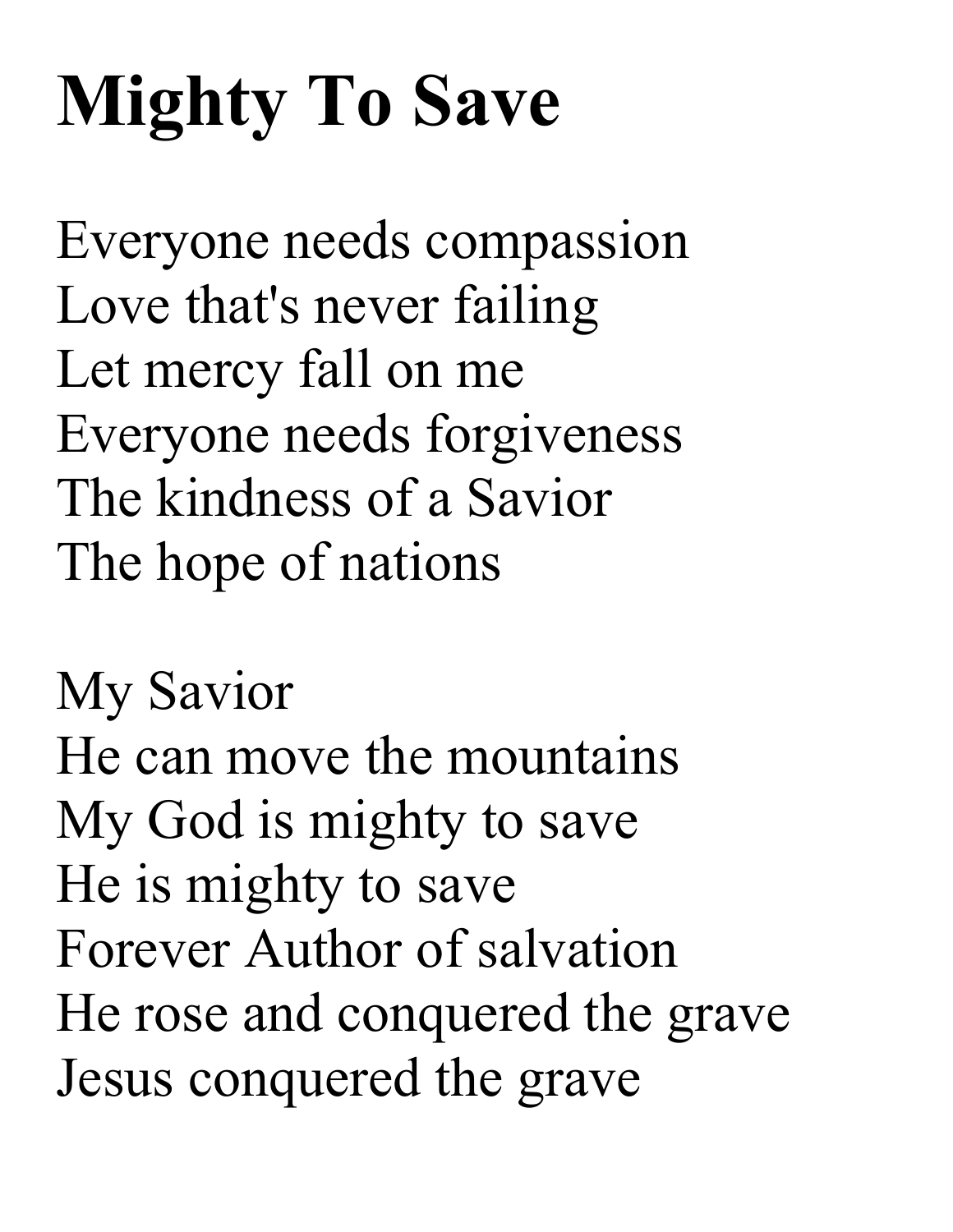So take me as You find me All my fears and failures Fill my life again I give my life to follow Everything I believe in Now I surrender

My Savior He can move the mountains My God is mighty to save He is mighty to save Forever Author of salvation He rose and conquered the grave Jesus conquered the grave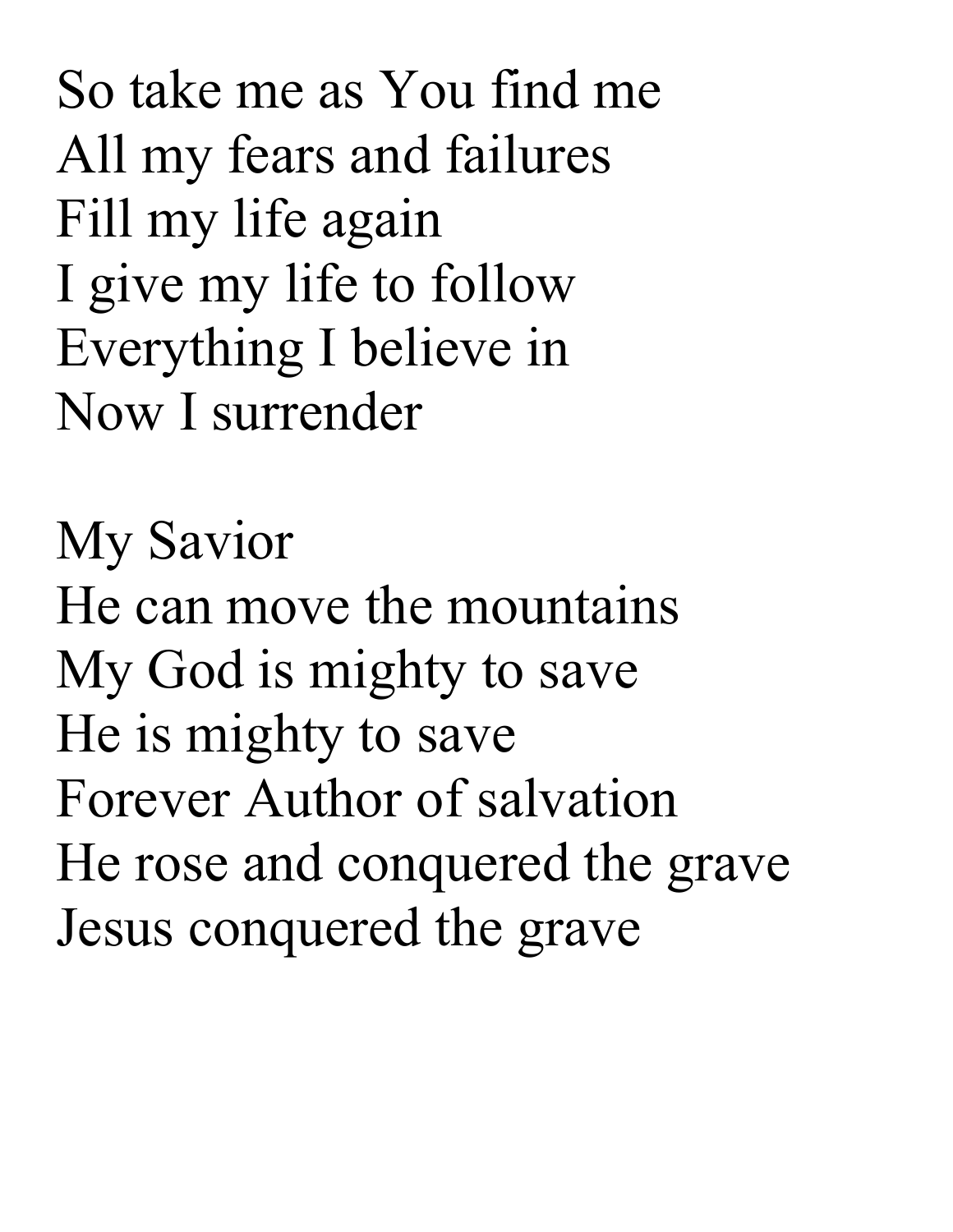Shine your light and let the whole world see We're singing For the glory of the risen King, Jesus

Shine your light and let the whole world see We're singing For the glory of the risen King

Shine your light and let the whole world see We're singing For the glory of the risen King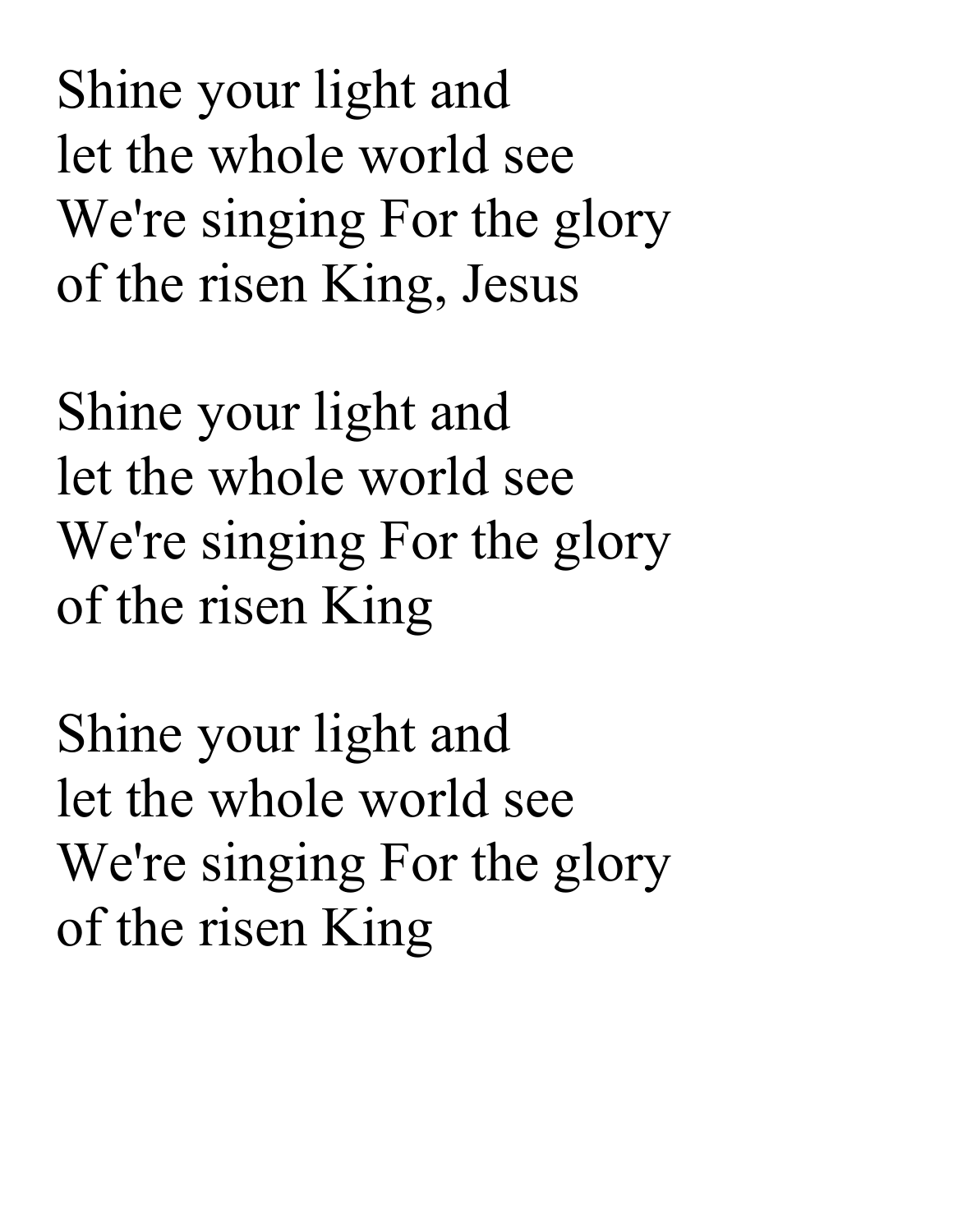My Savior He can move the mountains My God is mighty to save He is mighty to save Forever Author of salvation He rose and conquered the grave Jesus conquered the grave

My Savior He can move the mountains My God is mighty to save He is mighty to save Forever Author of salvation He rose and conquered the grave Jesus conquered the grave He rose and conquered the grave Jesus conquered the grave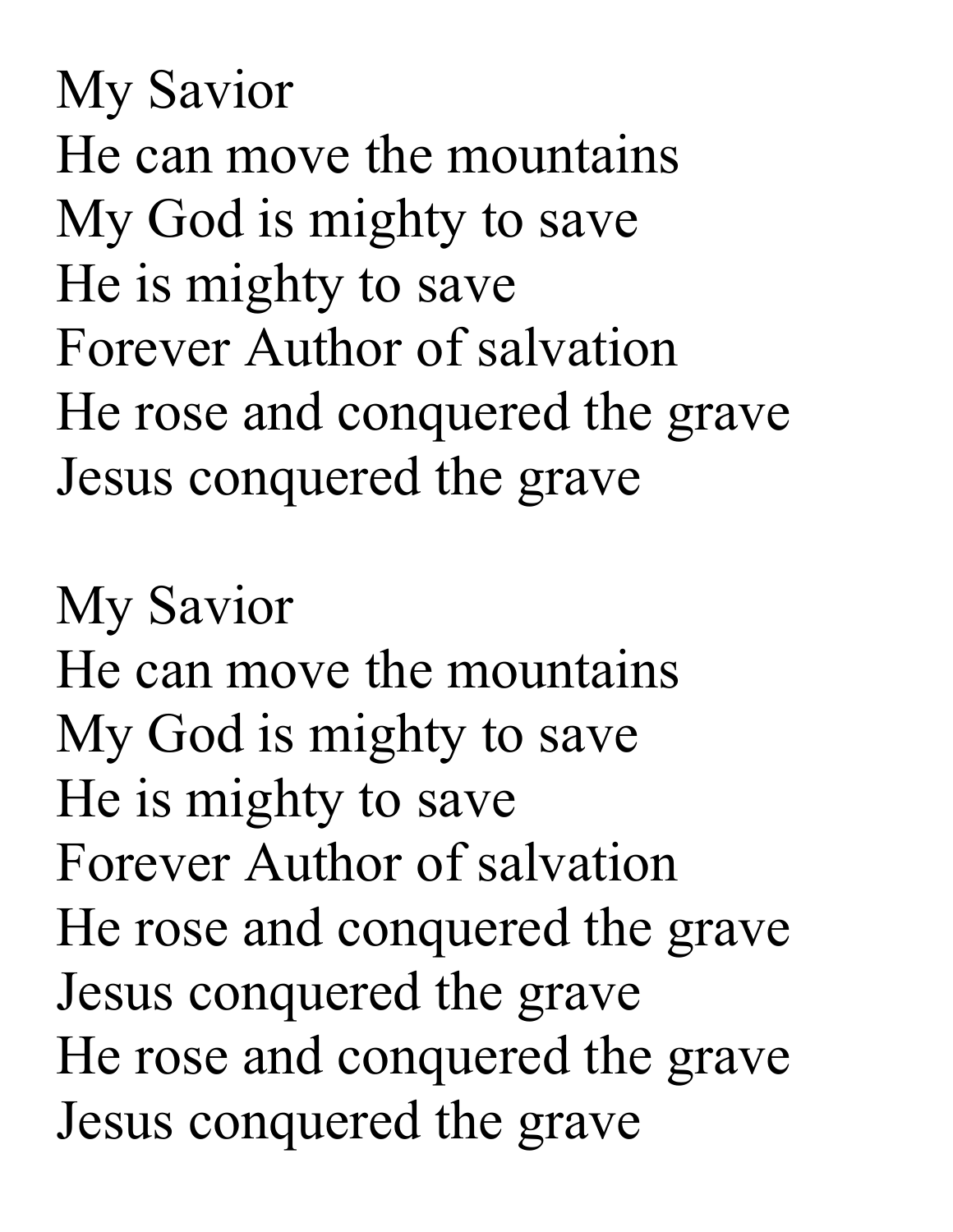## God Of Wonders

Lord of all creation Of water, earth and sky The heavens are Your tabernacle Glory to the Lord on high

God of wonders beyond our galaxy You are holy, holy The universe declares Your majesty You are holy, holy

Lord of heaven and earth Lord of heaven and earth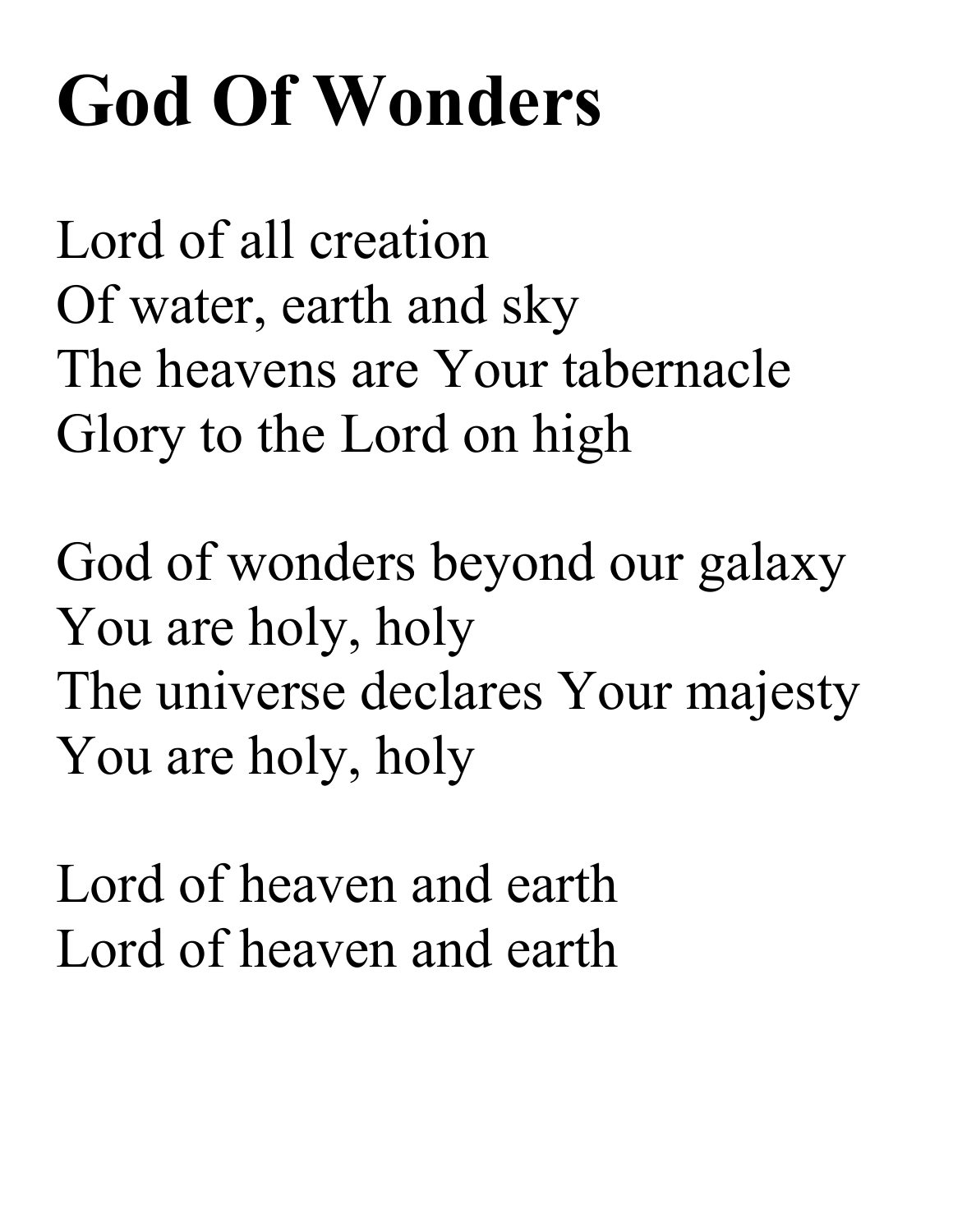Early in the morning I will celebrate the light When I stumble in the darkness I will call Your name by night

God of wonders beyond our galaxy You are holy, holy The universe declares Your majesty You are holy, holy

Lord of heaven and earth Lord of heaven and earth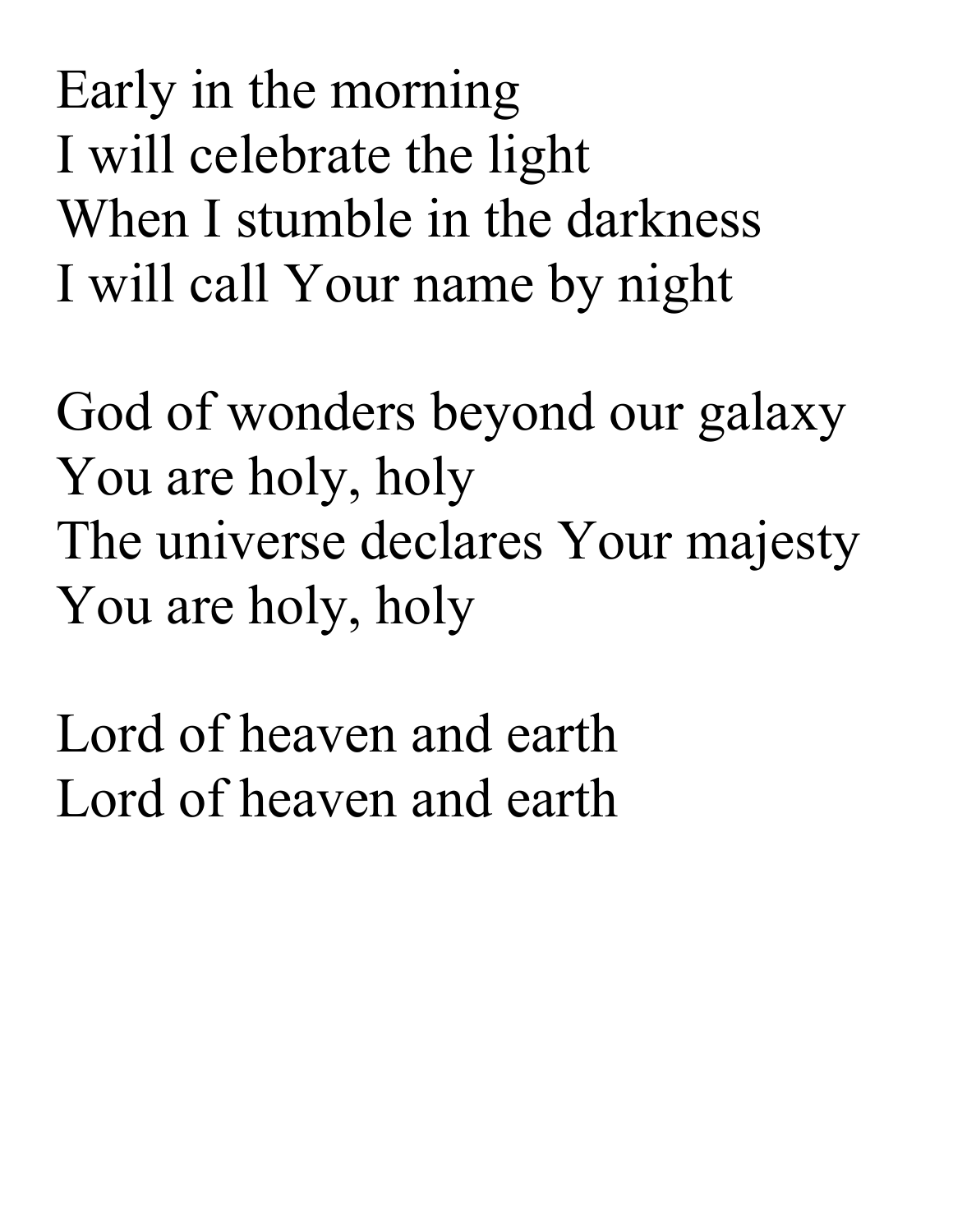Hallelujah to the Lord of heaven and earth Hallelujah to the Lord of heaven and earth Hallelujah to the Lord of heaven and earth

God of wonders beyond our galaxy You are holy, holy Precious Lord reveal your heart to me Father hold me, hold me The universe declares Your majesty You are holy, holy Holy Holy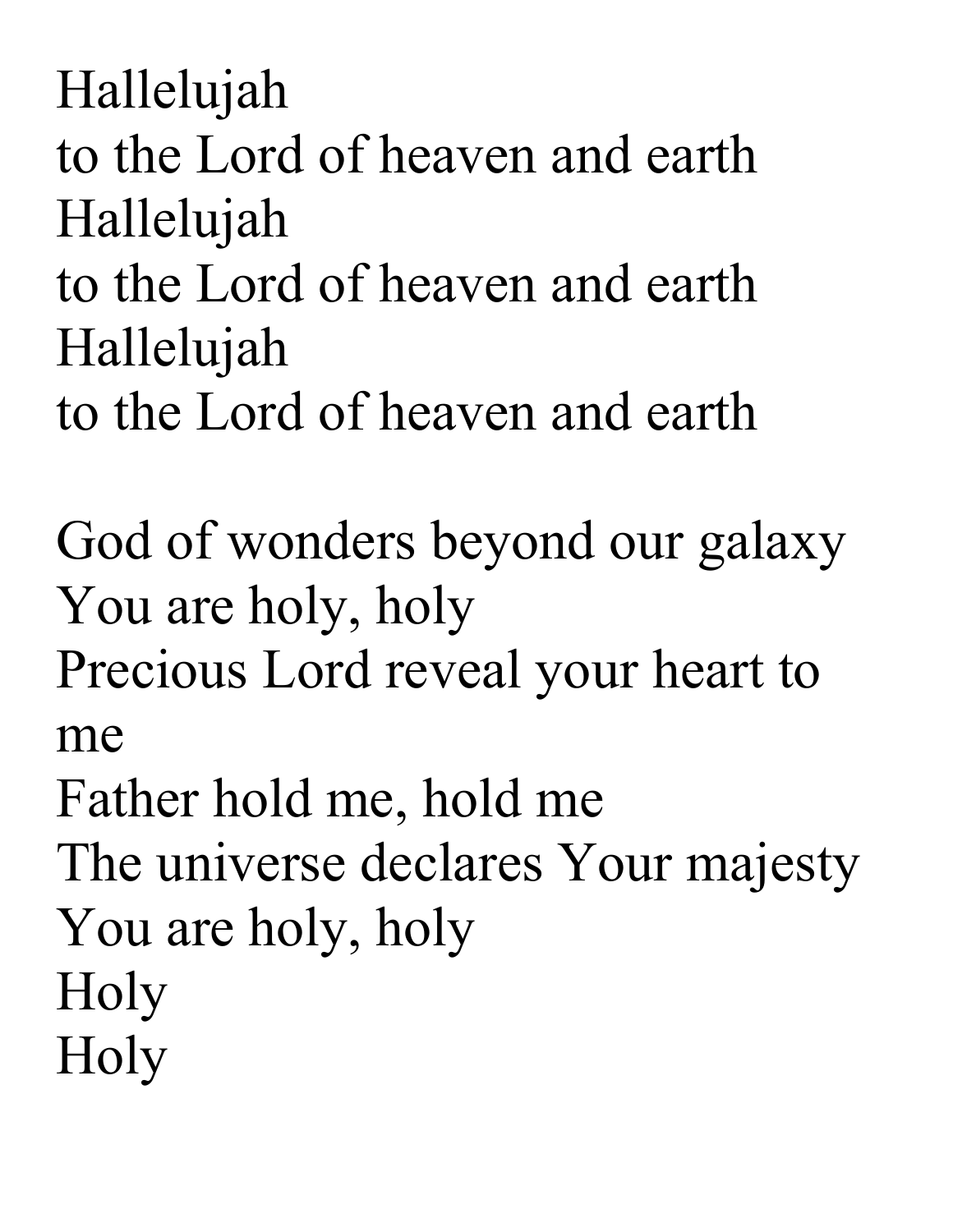### Good Good Father

I've heard a thousand stories Of what they think You're like But I've heard the tender whisper Of love in the dead of night You tell me that You're pleased And that I'm never alone

You're a Good Good Father It's who You are It's who You are It's who You are

And I'm loved by You It's who I am It's who I am It's who I am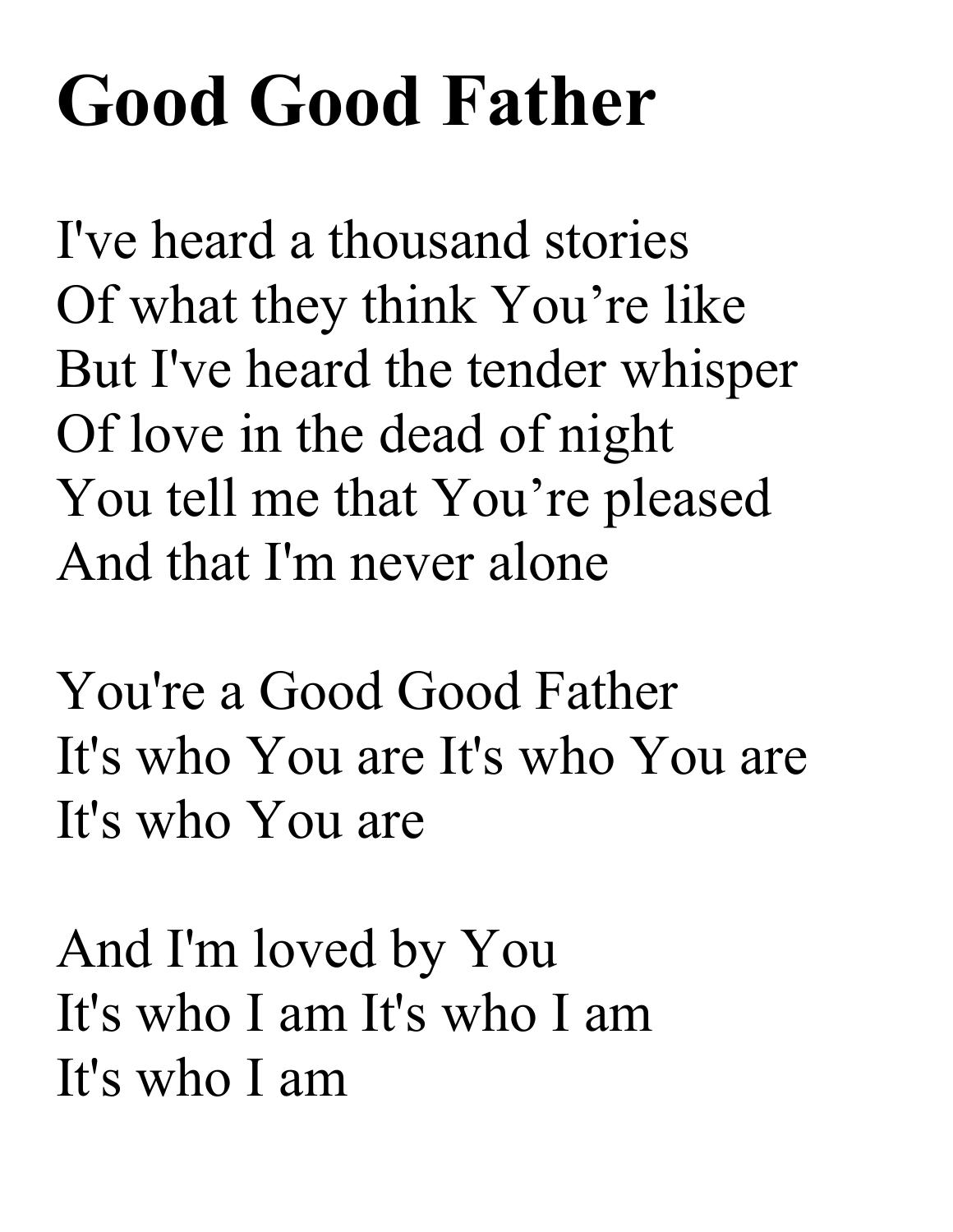I've seen many searching for answers Far and wide But I know we're all searching for answers Only You provide Because You know just what we need Before we say a word

You're a Good Good Father It's who You are It's who You are It's who You are

And I'm loved by You It's who I am It's who I am It's who I am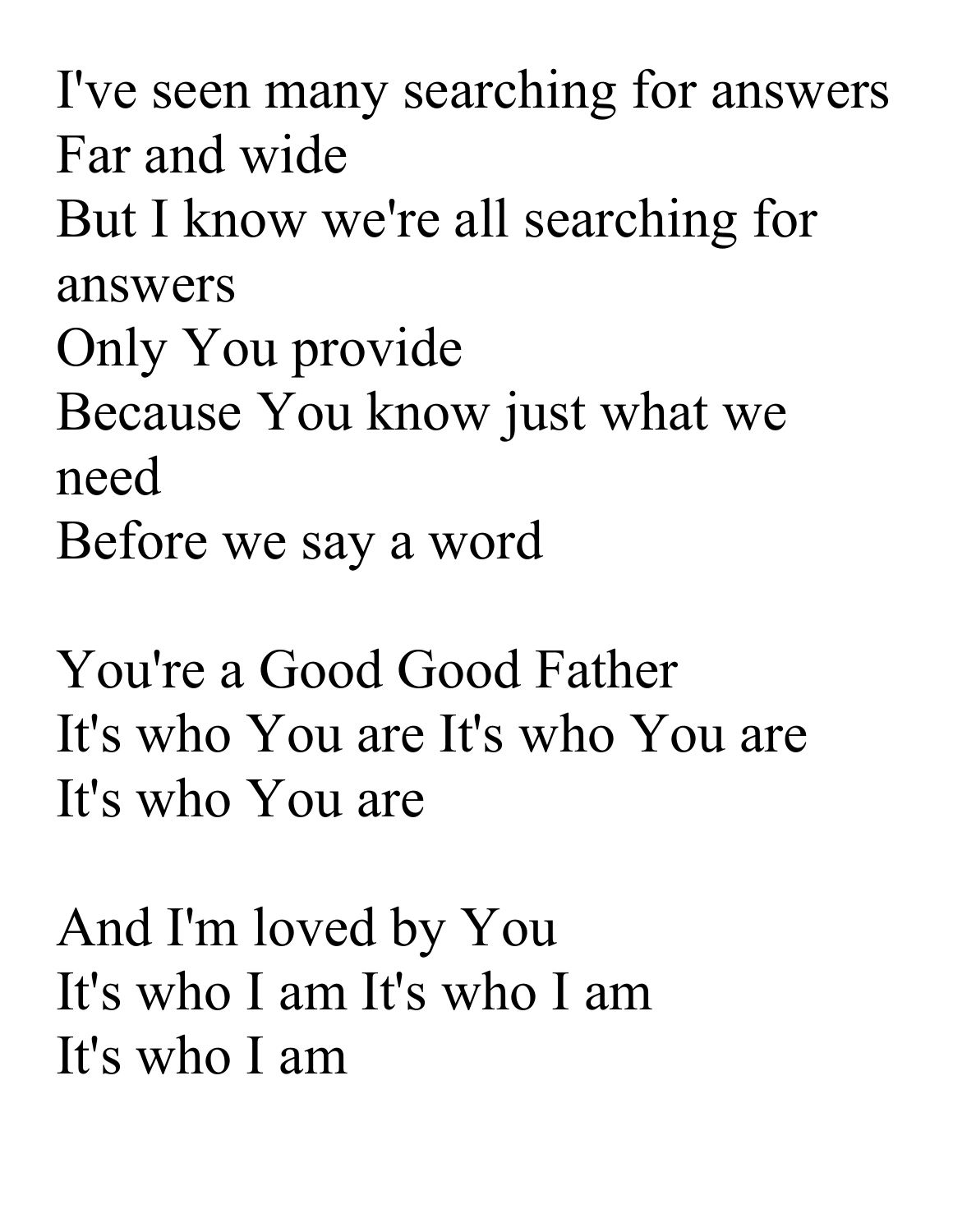You're a Good Good Father It's who You are It's who You are It's who You are

And I'm loved by You It's who I am It's who I am It's who I am

You are perfect in all of Your ways You are perfect in all of Your ways You are perfect in all of Your ways to us

You are perfect in all of Your ways You are perfect in all of Your ways You are perfect in all of Your ways to us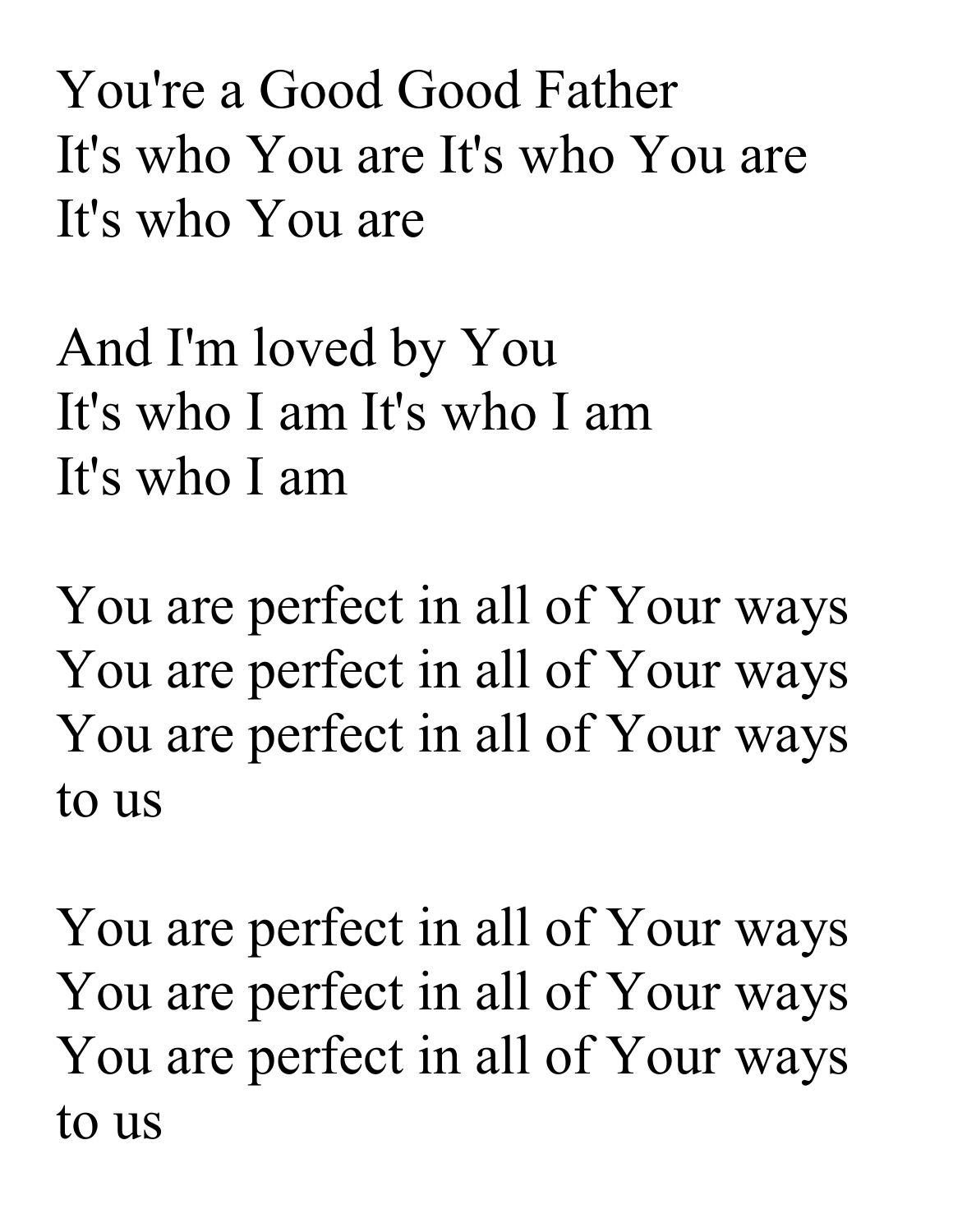Love so undeniable I can hardly speak

Peace so unexplainable I can hardly think

As You call me deeper still As You call me deeper still As You call me deeper still Into love love love

You're a Good Good Father It's who You are It's who You are It's who You are

And I'm loved by You It's who I am It's who I am It's who I am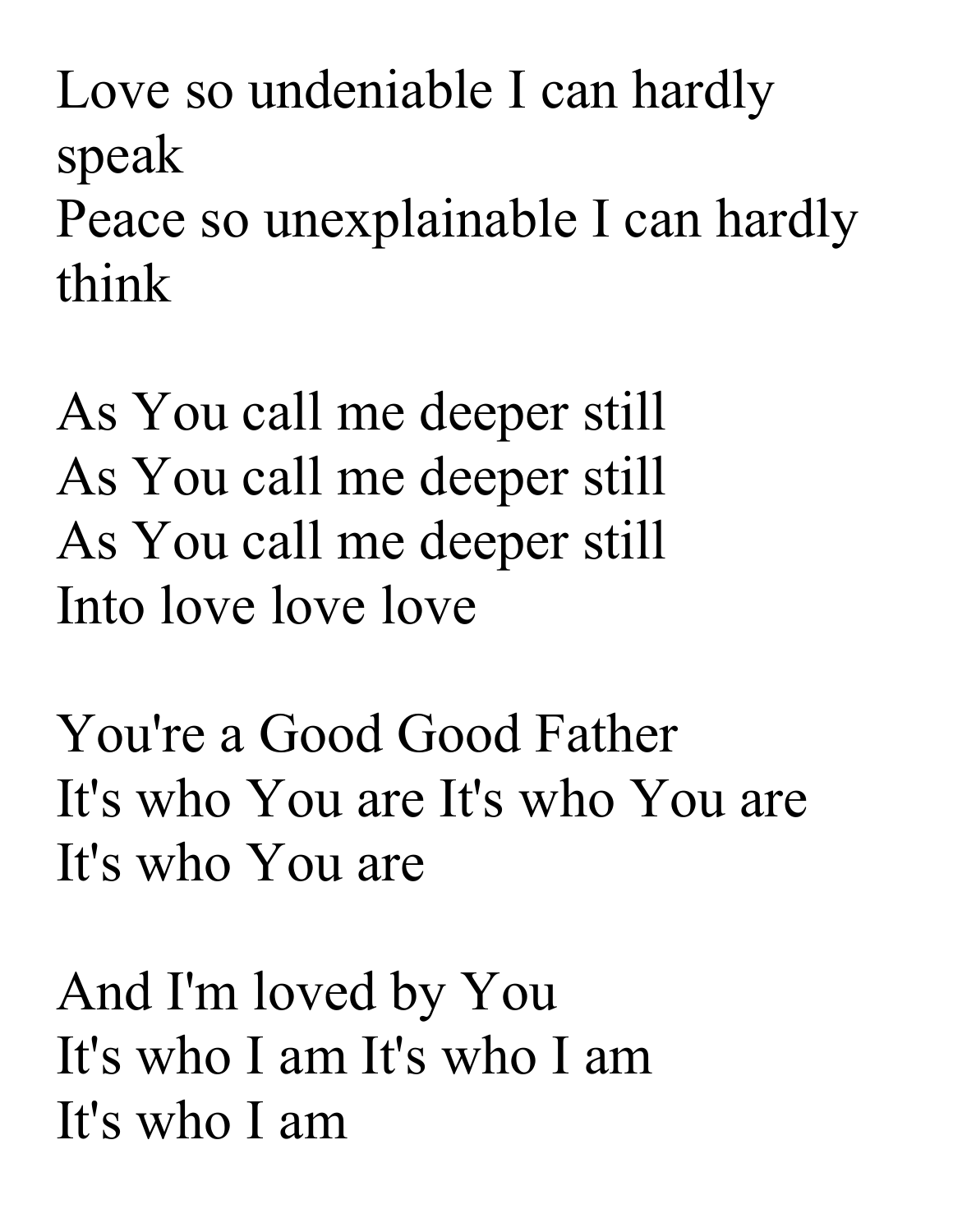You are perfect in all of Your ways You are perfect in all of Your ways You are perfect in all of Your ways to us

You are perfect in all of Your ways You are perfect in all of Your ways You are perfect in all of Your ways to us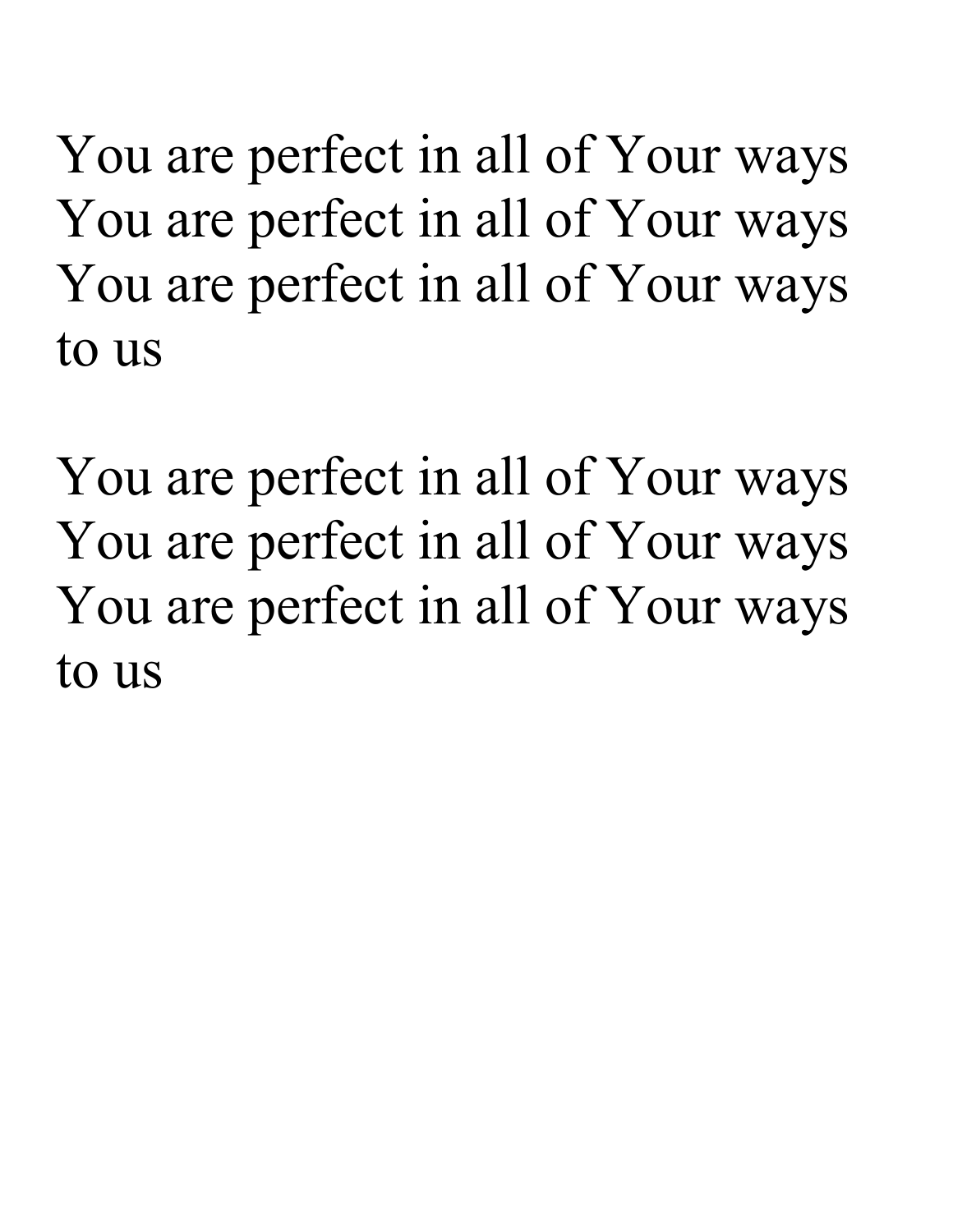### How He Loves

He is jealous for me, loves like a hurricane I am a tree Bending beneath the weight of his wind and mercy When all of a sudden I am unaware of These afflictions eclipsed by glory And I realize just how beautiful you are and How great your affections are for me

Oh how He loves us, oh Oh how He loves us, how He loves us all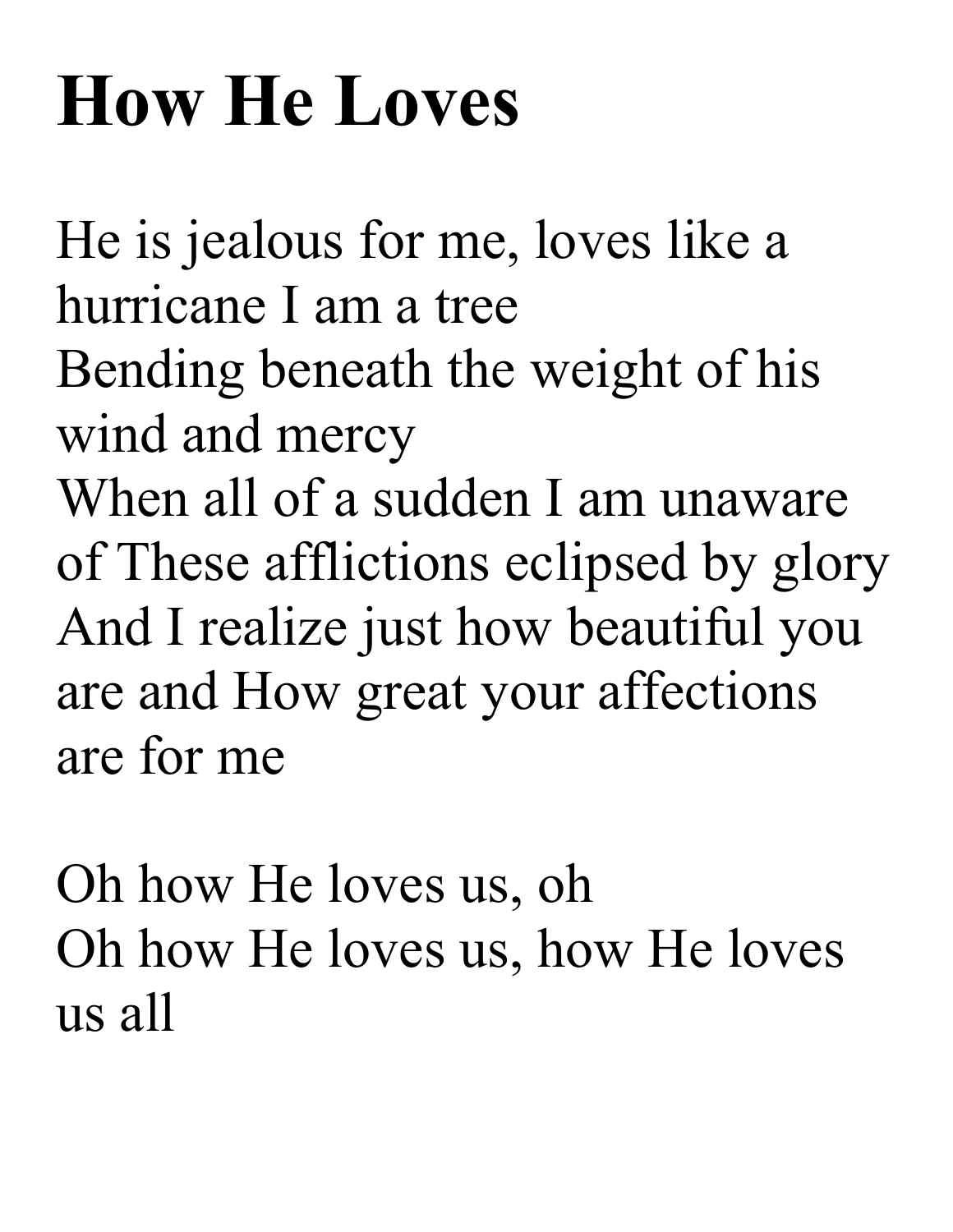He is jealous for me, loves like a hurricane I am a tree Bending beneath the weight of his wind and mercy When all of a sudden I am unaware of These afflictions eclipsed by glory

And I realize just how beautiful you are and How great your affections are for me

Oh how He loves us, oh Oh how He loves us, how He loves us all

He loves us, oh how He loves us Oh how He loves us, oh He loves